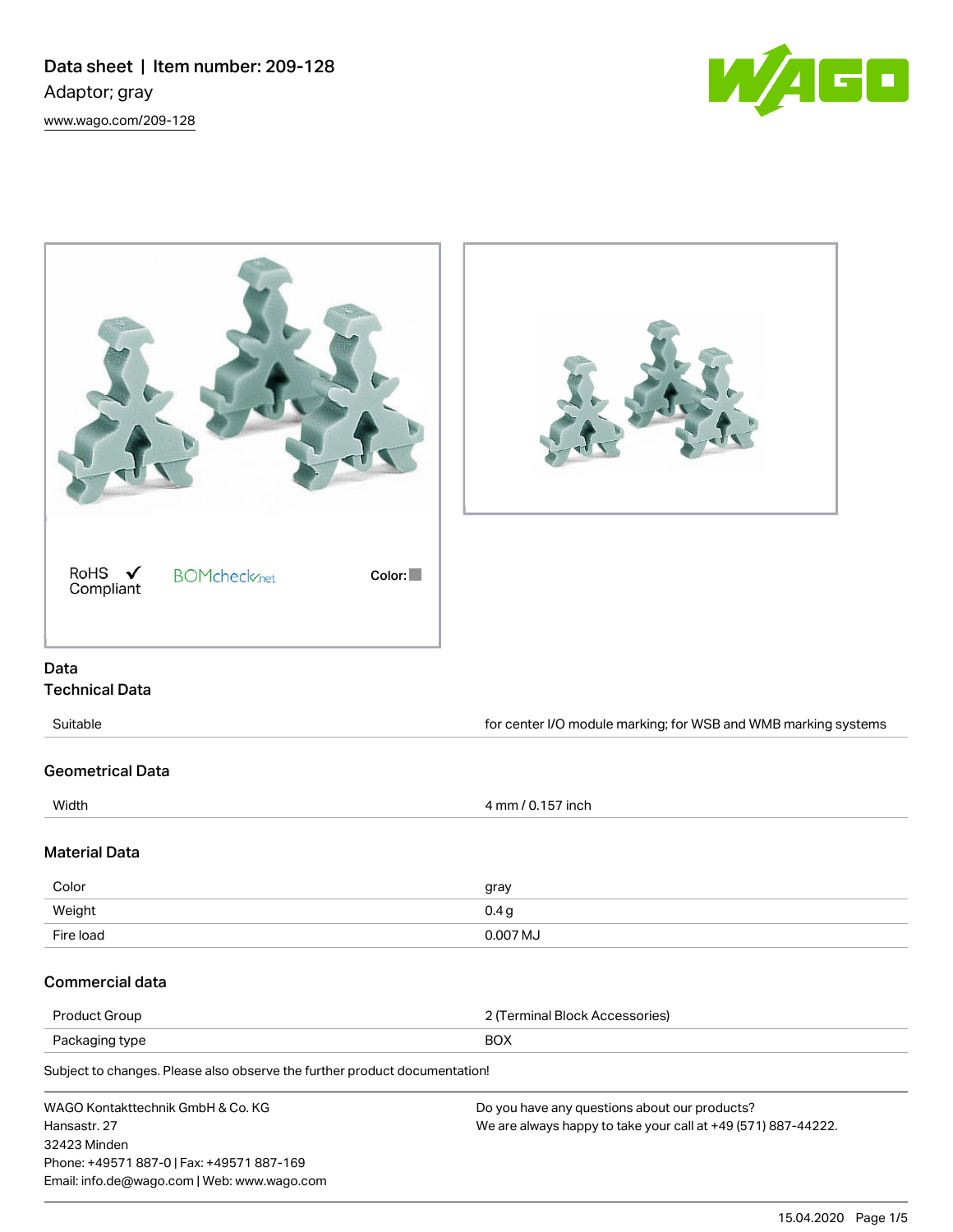[www.wago.com/209-128](http://www.wago.com/209-128)



| Country of origin  | DE            |
|--------------------|---------------|
| GTIN               | 4017332096386 |
| Customs Tariff No. | 39269097900   |

#### Counterpart

### Compatible products

### Marking accessories

| Item no.: 2009-145<br>Mini-WSB Inline; for Smart Printer; 1700 pieces on roll; stretchable 5 - 5.2 mm; plain; snap-on type; white                 | www.wago.com/2009-145             |
|---------------------------------------------------------------------------------------------------------------------------------------------------|-----------------------------------|
| Item no.: 2009-145/000-002<br>Mini-WSB Inline; for Smart Printer; 1700 pieces on roll; stretchable 5 - 5.2 mm; plain; snap-on type;<br>yellow     | www.wago.com/2009-145<br>/000-002 |
| Item no.: 2009-145/000-005<br>Mini-WSB Inline; for Smart Printer; 1700 pieces on roll; stretchable 5 - 5.2 mm; plain; snap-on type; red           | www.wago.com/2009-145<br>/000-005 |
| Item no.: 2009-145/000-006<br>Mini-WSB Inline; for Smart Printer; 1700 pieces on roll; stretchable 5 - 5.2 mm; plain; snap-on type; blue /000-006 | www.wago.com/2009-145             |
| Item no.: 2009-145/000-007<br>Mini-WSB Inline; for Smart Printer; 1700 pieces on roll; stretchable 5 - 5.2 mm; plain; snap-on type; gray /000-007 | www.wago.com/2009-145             |
| Item no.: 2009-145/000-012<br>Mini-WSB Inline; for Smart Printer; 1700 pieces on roll; stretchable 5 - 5.2 mm; plain; snap-on type;<br>orange     | www.wago.com/2009-145<br>/000-012 |
| Item no.: 2009-145/000-023<br>Mini-WSB Inline; for Smart Printer; 1700 pieces on roll; stretchable 5 - 5.2 mm; plain; snap-on type;<br>green      | www.wago.com/2009-145<br>/000-023 |
| Item no.: 2009-145/000-024<br>Mini-WSB Inline; for Smart Printer; 1700 pieces on roll; stretchable 5 - 5.2 mm; plain; snap-on type;<br>violet     | www.wago.com/2009-145<br>/000-024 |
| Item no.: 209-701<br>WSB marking card; as card; not stretchable; plain; snap-on type; white                                                       | www.wago.com/209-701              |
| Item no.: 209-701/000-002<br>WSB marking card; as card; not stretchable; plain; snap-on type; yellow                                              | www.wago.com/209-701<br>/000-002  |

Subject to changes. Please also observe the further product documentation!

WAGO Kontakttechnik GmbH & Co. KG Hansastr. 27 32423 Minden Phone: +49571 887-0 | Fax: +49571 887-169 Email: info.de@wago.com | Web: www.wago.com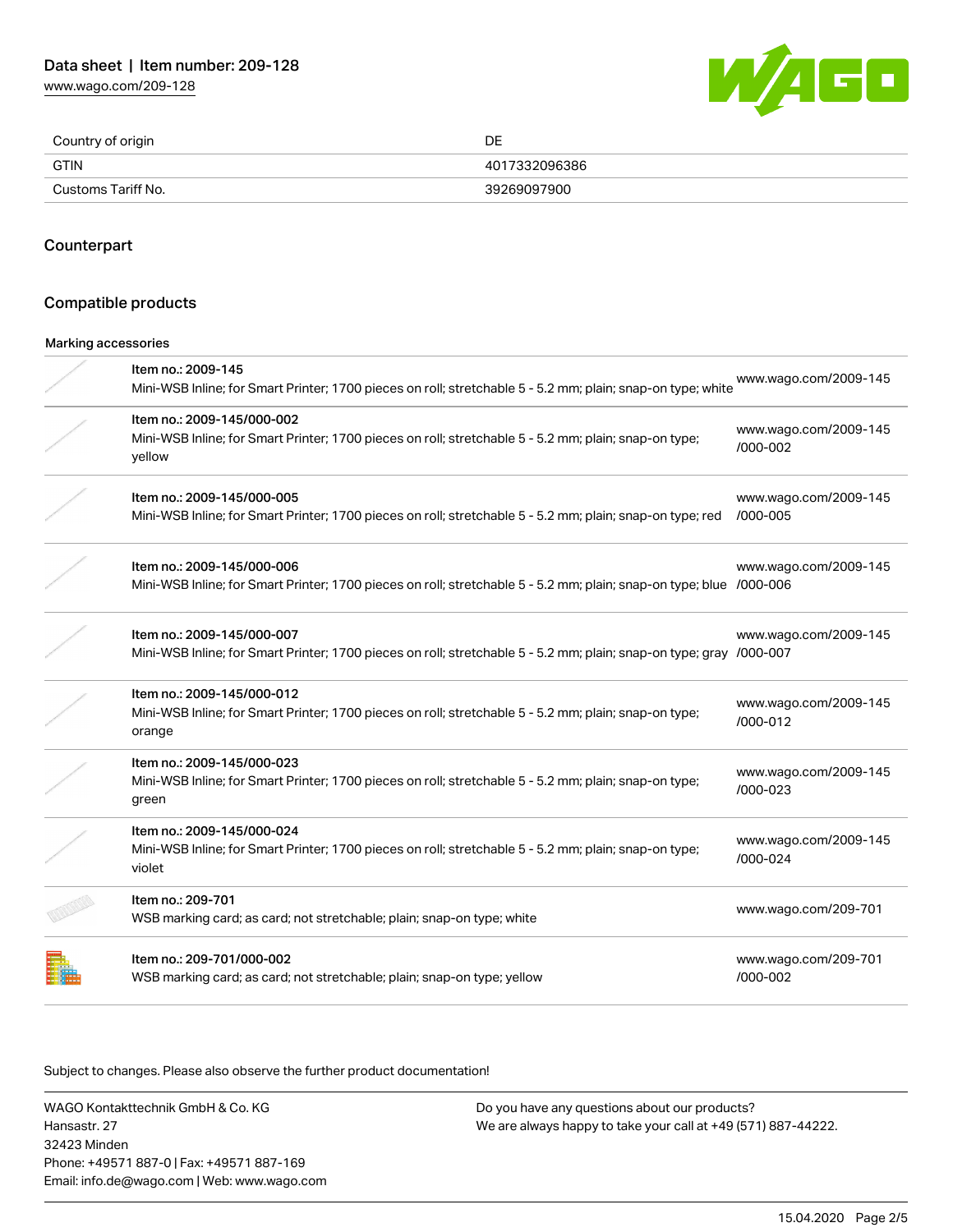| Item no.: 209-701/000-005<br>WSB marking card; as card; not stretchable; plain; snap-on type; red            | www.wago.com/209-701<br>/000-005  |
|--------------------------------------------------------------------------------------------------------------|-----------------------------------|
| Item no.: 209-701/000-006<br>WSB marking card; as card; not stretchable; plain; snap-on type; blue           | www.wago.com/209-701<br>/000-006  |
| Item no.: 209-701/000-007<br>WSB marking card; as card; not stretchable; plain; snap-on type; gray           | www.wago.com/209-701<br>/000-007  |
| Item no.: 209-701/000-012<br>WSB marking card; as card; not stretchable; plain; snap-on type; orange         | www.wago.com/209-701<br>/000-012  |
| Item no.: 209-701/000-017<br>WSB marking card; as card; not stretchable; plain; snap-on type; light green    | www.wago.com/209-701<br>/000-017  |
| Item no.: 209-701/000-023<br>WSB marking card; as card; not stretchable; plain; snap-on type; green          | www.wago.com/209-701<br>/000-023  |
| Item no.: 209-701/000-024<br>WSB marking card; as card; not stretchable; plain; snap-on type; violet         | www.wago.com/209-701<br>/000-024  |
| Item no.: 793-4501<br>WMB marking card; as card; stretchable 4 - 4.2 mm; plain; snap-on type; white          | www.wago.com/793-4501             |
| Item no.: 793-4501/000-002<br>WMB marking card; as card; stretchable 4 - 4.2 mm; plain; snap-on type; yellow | www.wago.com/793-4501<br>/000-002 |
| Item no.: 793-4501/000-005<br>WMB marking card; as card; stretchable 4 - 4.2 mm; plain; snap-on type; red    | www.wago.com/793-4501<br>/000-005 |
| Item no.: 793-4501/000-006<br>WMB marking card; as card; stretchable 4 - 4.2 mm; plain; snap-on type; blue   | www.wago.com/793-4501<br>/000-006 |
| Item no.: 793-4501/000-007<br>WMB marking card; as card; stretchable 4 - 4.2 mm; plain; snap-on type; gray   | www.wago.com/793-4501<br>/000-007 |
| Item no.: 793-4501/000-012<br>WMB marking card; as card; stretchable 4 - 4.2 mm; plain; snap-on type; orange | www.wago.com/793-4501<br>/000-012 |

Subject to changes. Please also observe the further product documentation!

WAGO Kontakttechnik GmbH & Co. KG Hansastr. 27 32423 Minden Phone: +49571 887-0 | Fax: +49571 887-169 Email: info.de@wago.com | Web: www.wago.com

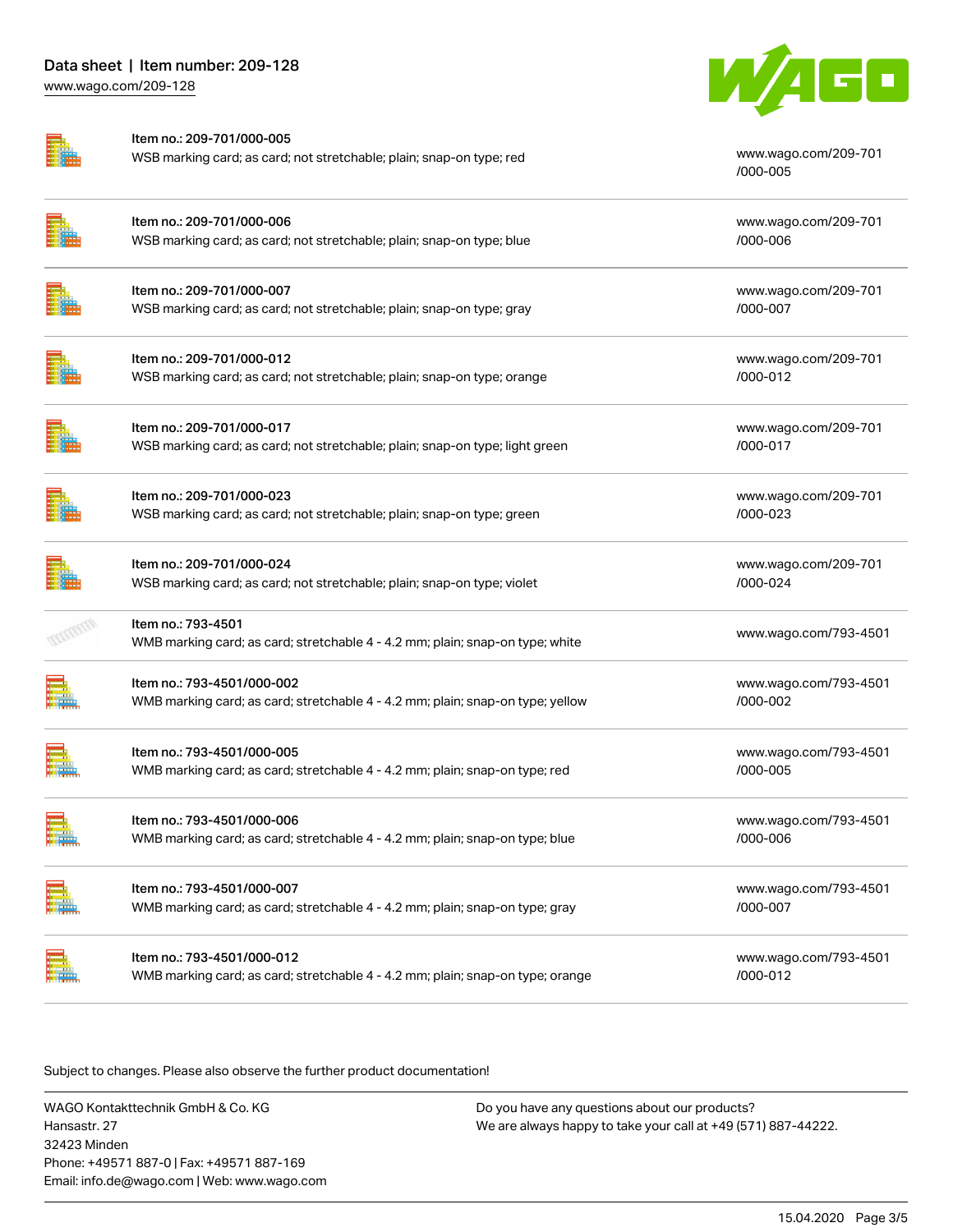



| Item no.: 793-4501/000-017                                                    |                                   |
|-------------------------------------------------------------------------------|-----------------------------------|
| WMB marking card; as card; stretchable 4 - 4.2 mm; plain; snap-on type; green | www.wago.com/793-4501<br>/000-017 |
|                                                                               |                                   |

| $\equiv$ | Item no.: 793-4501/000-023<br>WMB marking card; as card; stretchable 4 - 4.2 mm; plain; snap-on type; light green | www.wago.com/793-4501<br>/000-023     |
|----------|-------------------------------------------------------------------------------------------------------------------|---------------------------------------|
| $\Box$   | Item no.: 793-4501/000-024<br>WMB marking card; as card; stretchable 4 - 4.2 mm; plain; snap-on type; violet      | www.wago.com/793-4501<br>$/000 - 024$ |

# Downloads Documentation

| <b>Bid Text</b>        |              |                |          |
|------------------------|--------------|----------------|----------|
| 209-128<br>doc - Datei | Jan 4, 2018  | doc<br>23.6 kB | Download |
| 209-128                | Feb 19, 2019 | xml            | Download |
| GAEB X81 - Datei       |              | 2.7 kB         |          |

# CAD/CAE-Data

### CAE data

| WSCAD Universe 209-128 | URL | Download |
|------------------------|-----|----------|
|                        |     |          |

# Installation Notes

Marking

Subject to changes. Please also observe the further product documentation!

WAGO Kontakttechnik GmbH & Co. KG Hansastr. 27 32423 Minden Phone: +49571 887-0 | Fax: +49571 887-169 Email: info.de@wago.com | Web: www.wago.com